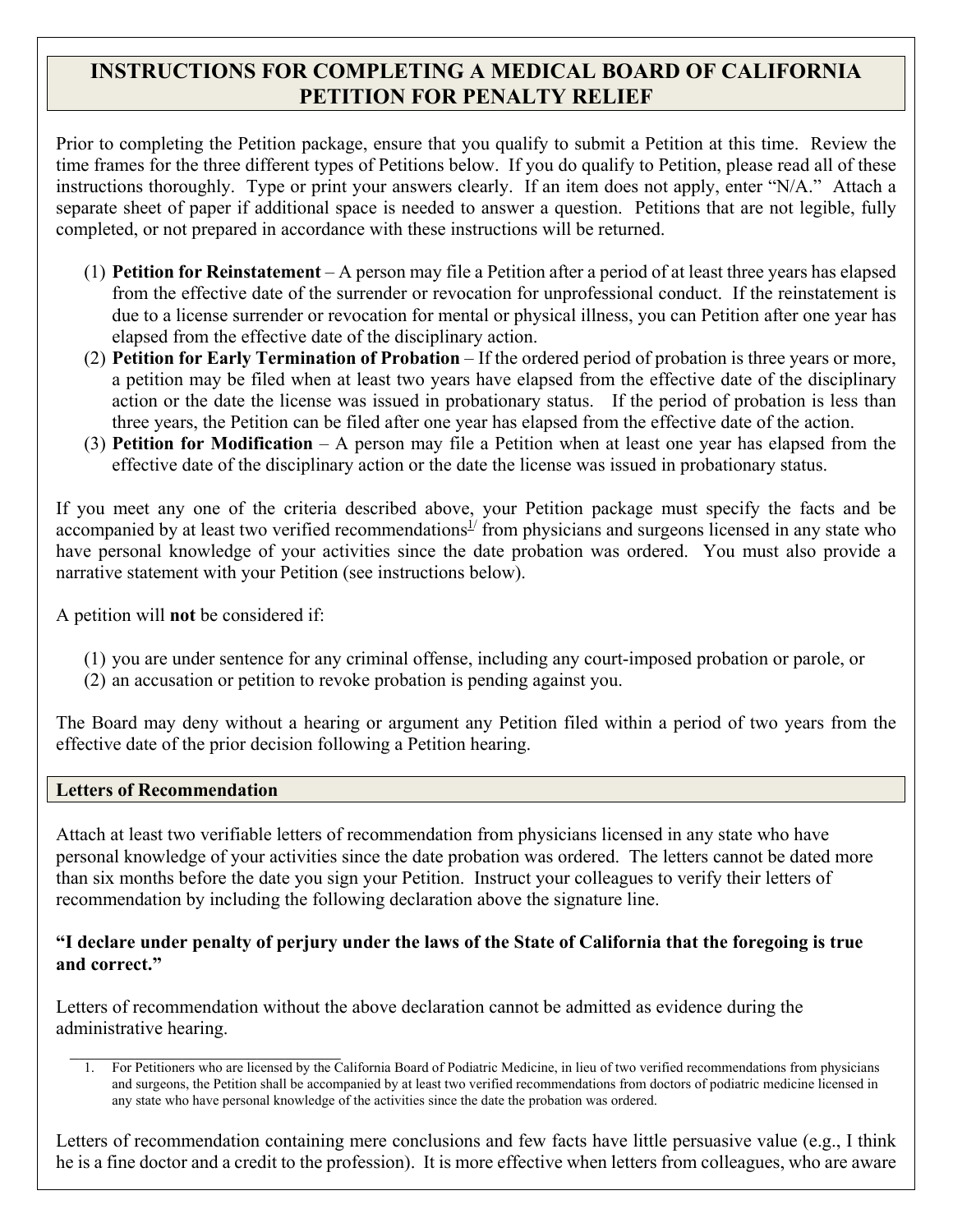of the action against your license, provide personal information about the way in which you have changed since probation was ordered. Be sure to submit the original letters; copies will not be accepted. Letters should be part of the original package and not submitted separately. All letters of recommendation are verified by the Board. Therefore, they must contain the physician's current address and a valid phone number where the physician can be contacted.

#### **Narrative Statement Sheet**

 Give a brief factual description of the offense that was the basis of the action which prompted the order for The Petition package must include a brief and concise narrative sheet attached on a separate sheet of paper to the Petition. In the narrative statement tell the Board what you want and the reasons your request should be granted. probation. If applicable, give the history of prior action and the history of prior petitions. Give details (schools, class names, credit hours, certificates, dates) and copies (with appropriate back-up documentation) of your continuing medical education, training programs, seminars or educational courses as well as what medical journals you read on a regular basis. Give details and documented proof of your rehabilitative efforts and results, including programs, psychotherapy, medical treatment, and their duration.

Attach any appropriate supervisor's performance evaluations pertaining to your current assignments in the medical field, laboratory studies, and teaching assignments. Finally, attach a copy of your current resume/curriculum vitae.

 the period of time that your license has been revoked or surrendered, how have you earned a living? What aspect if your license is reinstated? Where will you practice? At a particular hospital, medical group, clinic, urgent care If you are petitioning for **Reinstatement,** include in your narrative statement responses to these questions: During of your rehabilitation do you feel will protect against the recurrence of your prior conduct? What are your plans facility, HMO, etc.? What type of practice?

## **Petitions for Reinstatement**

Fingerprints must be obtained and submitted with the Petition as follows:

- The form must be completed in triplicate, therefore, three copies of the form will be printed automatically.  $\triangleright$  If you reside in California, you must complete a "Request for Live Scan Service." form. California's Department of Justice (DOJ) provides statewide Live Scan, which is an electronic fingerprinting system. A list of the names and locations of approved fingerprint sites can be accessed at: <http://ag.ca.gov/fingerprints/publications/contact.htm>
- **Note:** The last section of the Live Scan form requires information from the fingerprint agency. Please person scanning the fingerprints submits two digital prints, one for DOJ and one for the FBI. After the ensure this information is completed or the forms will be voided. The petitioners must ensure that the fingerprint agency has signed and completed the request, a copy must be returned with your Petition.
- $\triangleright$  If you reside outside of California, you must complete and return two fingerprint cards. Both cards must be taken to any law enforcement agency for completion. Your Petition cannot be processed without two completed fingerprint cards. **DO NOT STAPLE THE CARDS TO THE PETITION. DO NOT PHOTOCOPY THE CARDS.**
- $\triangleright$  To obtain the fingerprint cards, contact the Petition for Penalty Relief Coordinator, Ms. Sharee Woods at (916) 263-2520 or by email to Sharee. Woods $@$ mbc.ca.gov.

# **Administrative Hearing**